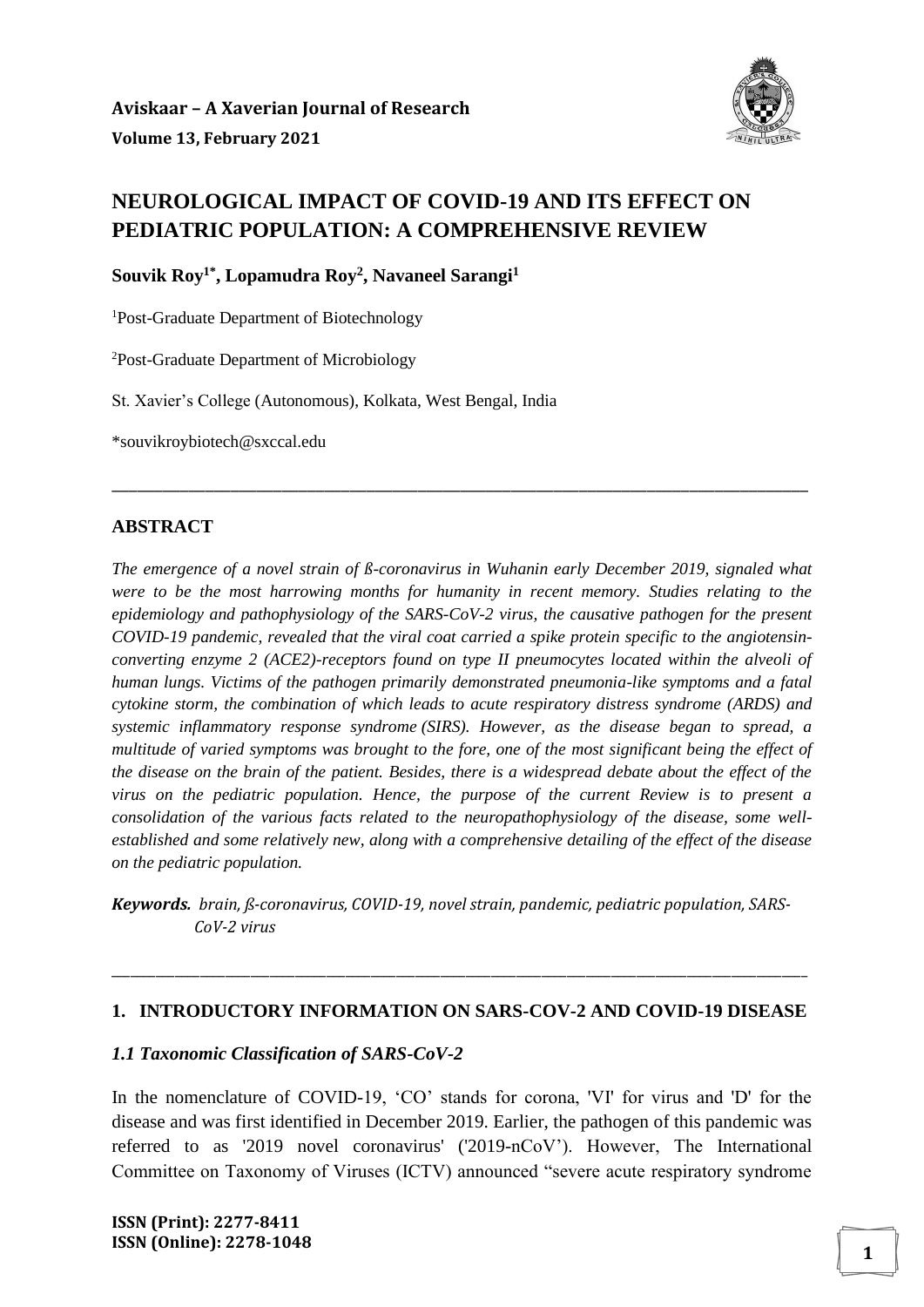

coronavirus 2 (SARS-CoV-2)" as the name of this new virus on  $11<sup>th</sup>$  February 2020 [1]. The Coronaviruses are enveloped, positive-sense RNA viruses belonging to the sub-family Coronavirinae, family Coronaviridae and order Nidovirales [2,3]. SARS-CoV-2 belongs to ß-CoV of group 2B[4].

# *1.2 Epidemiology of COVID-19 Disease*

Epidemiologically, the outbreak of COVID-19 clearly began at the South China Wholesale Sea Food Market in Wuhan, the capital city of Hubei Province in the People's Republic of China. Since then, a number of environmental samples from around the live animal section of the market were found to be positive for SARS-CoV-2 [2]. However, whether the strain itself originated from the market is still debatable, and under the scanner.

# *1.3 Generalized Symptoms of COVID-19 Disease*

SARS-CoV-2 targets primarily the human respiratory system. Even though the primary manifestations of the disease are pneumonia-like symptoms and a heightened immune response termed 'cytokine storm', due to the later a variety of pathophysiological effects have been found to surface. The main symptoms are severe pneumonia (with CT-SCAN revealing the presence of ground-glass opacity nodules and woolly patches in the lungs), detectable serum SARS-CoV-2 viral load (RNAaemia) and acute respiratory distress syndrome (ARDS), along with systemic inflammatory response syndrome (SIRS). Besides these primary symptoms, reports of various dermatological, neurological, and gastrointestinal manifestations have also been analyzed. One of the most worrying aspect is the effect that the disease seems to have on the human brain[5,6].High blood levels of cytokines and chemokines predominate in patients with COVID-19 infection. These include IL1-β, IL1RA, IL7, IL8, IL9, IL10, basic FGF2, GCSF, GMCSF, IFNγ, IP10, MCP1, MIP1α, MIP1β, PDGFB, TNF $\alpha$  and VEGFA. Critically ill patients admitted to the intensive care units(ICUs) of hospitals are usually found to display very high levels of pro-inflammatory cytokines including IL2, IL7, IL10, GCSF, IP10, MCP1, MIP1α and TNFα. All these together are believed to play a part in the disease symphony, complementing the more severe effects of the disease, including death[7–11].

# **2. IMPACT OF COVID-19 ON THE BRAIN**

## *2.1 Sites of Infection in the Human Nervous System*

As the pandemic has progressed, two of the most disturbing symptoms that have surfaced are the neurological and neuropsychiatric effects of the disease. The viral RNA has been successfully identified and isolated from the cerebrospinal fluid (CSF) [5,12]. This establishes the virus as possessing neuroinvasive properties, with the capability to infect the human central nervous system (CNS) including brain, and peripheral nervous system (PNS).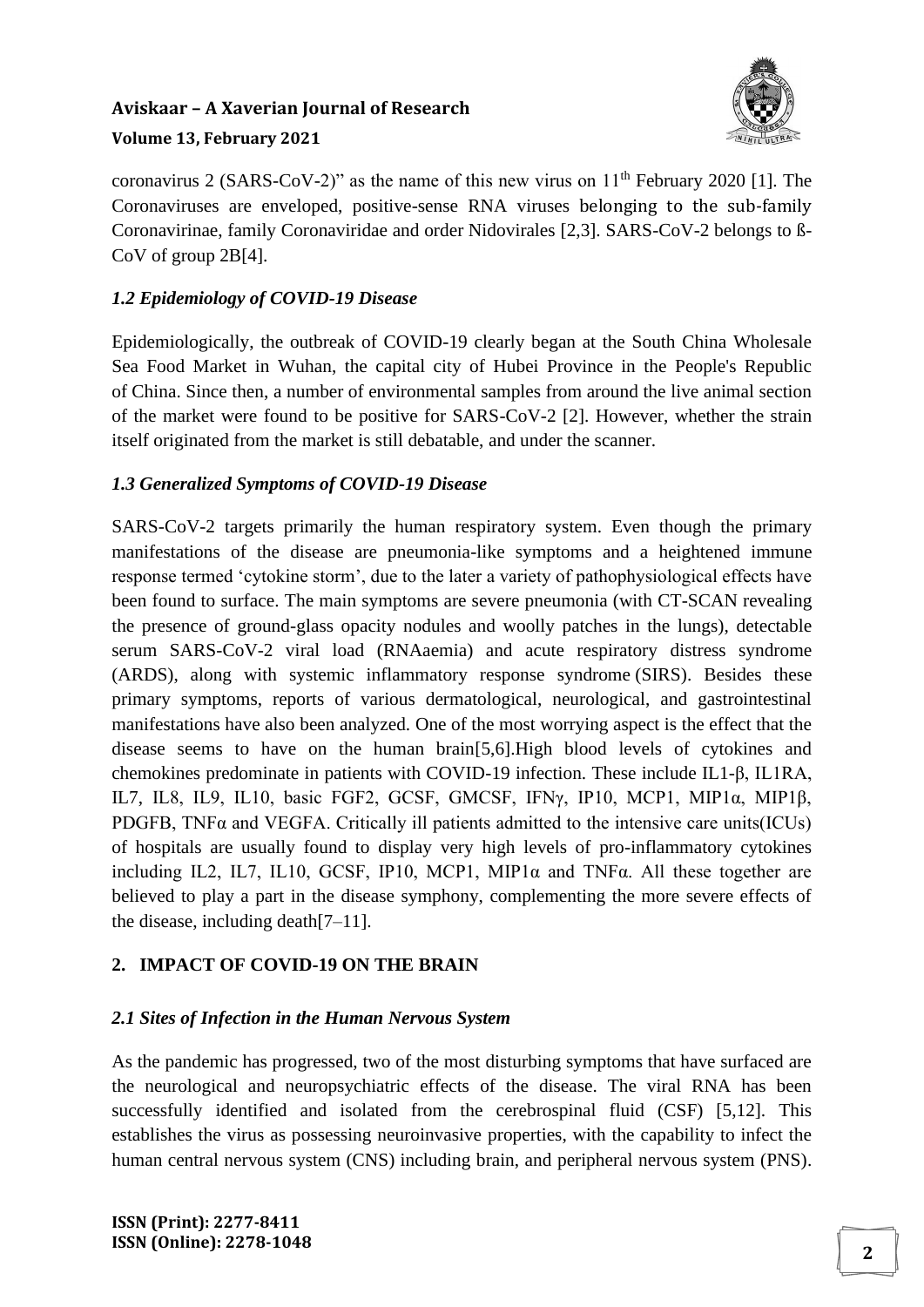

# **Volume 13, February 2021**

It has also been noticed that the angiotensin-converting enzyme 2 (ACE2) is present on nonneuronal cells in the cerebral vasculature [13].

# *2.2 Neuroinvasion of SARS-CoV-2*

The virus may enter the CNS by utilizing the vasculature, nerve structure, CSF or the lymphatic system [14–16]. The presence of various types of non-neuronal cells in the olfactory epithelium, as well as on the epithelial cells of the cerebral vasculature which express ACE2 receptor may act as a facilitator for the multiplication, accumulation and entry point of the SARS-CoV-2 virus [17,18]. It may be so that the virus can enter trans-neuronally via the olfactory nerve, approaching the brain across the cribriform plate [19]. This could be the pathophysiological reason behind the loss of smell reported by various patients recently. Since 'nose-to-brain' route is used for medicine delivery, this pathway could very well act as the pathway for brain infection by the virus [20,21]. Post-mortem (PM) studies have also demonstrated the presence of the virus in neural and capillary endothelial cells of the frontal lobe of the brain [22]. It also seems that co-morbidities like diabetes and hypertension enhance the expression of ACE2 in the brain and promote neurotropism [23]. The circulation of the viral particles in the blood stream, leading to their interaction with the capillary endothelium and subsequent destruction, could provide a basis for the access of the viral particles to the brain. This may be a cause for brain hemorrhage long before the lethal effects of the neuronal damage manifest [24]. These changes may be complicated by the ARDSrelated hypoxic conditions. In fact, it may so happen that the condition of the patient worsens due to infection of the pneumotaxic center in the brainstem following the viral invasion [6,25].

# *2.3 Direct Effects of COVID-19 on the Brain*

The major neurological symptoms of COVID-19 include headache, myalgia and malaise. It affects the complete neural axis, including the cerebral vasculature. The major complications implicated in this disease include meningitis, encephalopathy, meningoencephalitis, ischemic stroke, acute necrotizing encephalitis and Guillain-Barre Syndrome [25]. Reports from Wuhan and China mention various neurological symptoms including headache, vomiting, acute cerebrovascular diseases, consciousness impairment, and skeletal muscle dystrophy [8,26].

# *2.3.1 Headache*

COVID-19 related systemic viral infection may be a cause for acute headache, resulting from primary cough-headache and tension-type headache. Headaches, centered around the  $7<sup>th</sup>$  to  $9<sup>th</sup>$ day of the illness, may be contributed to the cytokine storm [27]. Meta-analysis and systematic review have revealed the incidence of headaches to be prevalent around in 10- 15% of the patients [28–31].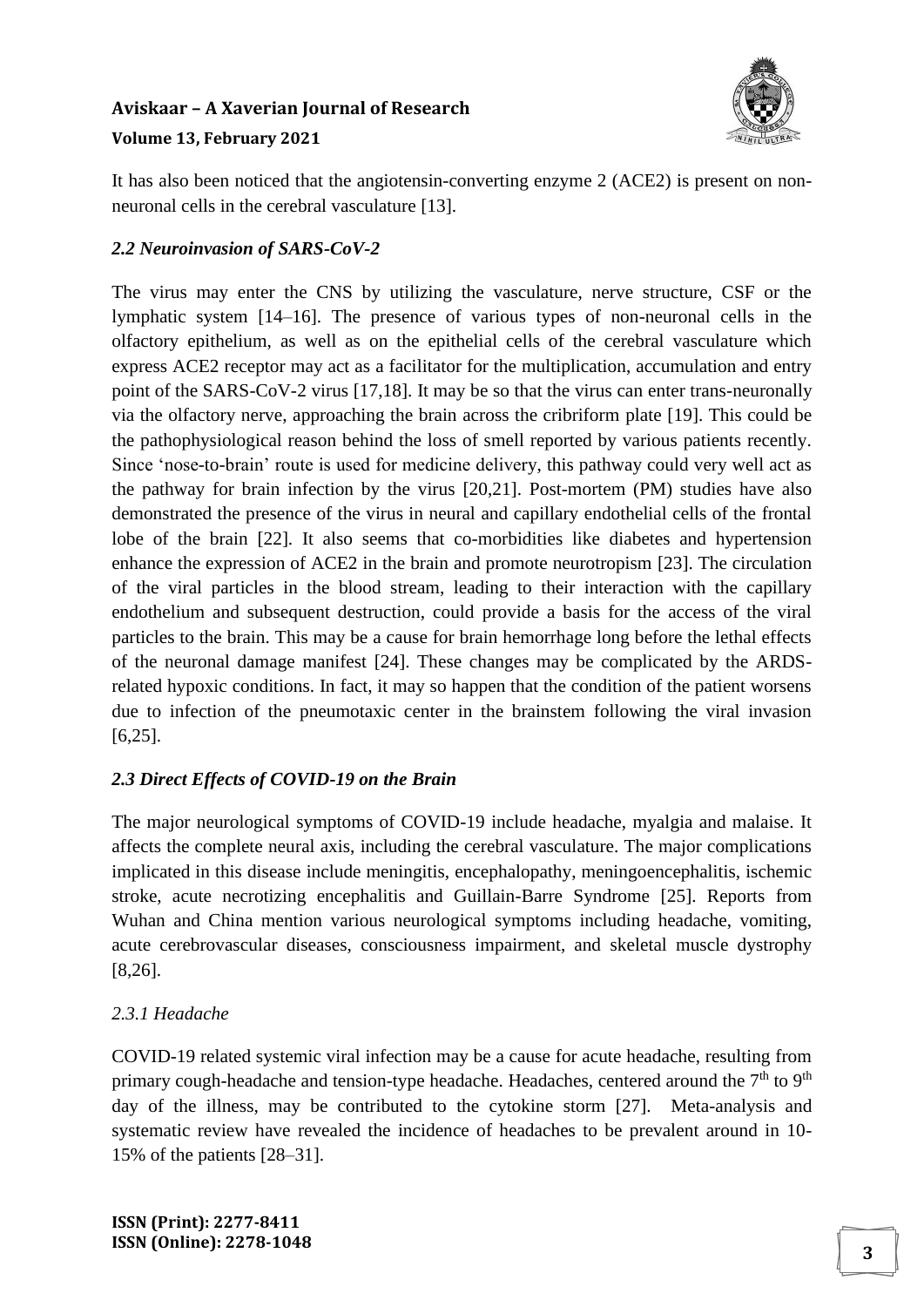

## *2.3.2 Encephalopathy*

Altered sensorium has been implicated with an increased risk of death in COVID-19 patients [32]. Hypoxia and systemic inflammation may result in delirium, with symptoms ranging from confusion to stupor to coma [33]. Psychosis with hallucination was one of the first reported instances of neurological implications of the disease. Auditory and visual hallucinations accompany persecutory delusions and Capgras delusion, with complex systematized delusional misperceptions [34].

# *2.3.3 Encephalitis*

The first case of viral encephalitis arising as a symptom of COVID-19 along with isolation of the virus from the CSF was first reported in China [35]. Magnetic Resonance Imaging (MRI) scan of patients harboring the virus have implicated the limbic system, but otherwise normal scan of the brain [36–44]. Various studies have also revealed the presence of disseminated encephalomyelitis and immune-mediated acute hemorrhagic necrotizing encephalopathy. In the later, hemorrhagic lesions are diagnosed in the thalamus [45–47]. It has also been proposed that the respiratory distress is being precipitated by an additional or solitary medullary respiratory center dysfunction. This is based on the observation that patients lacked dyspnea, but had marked tachypnea and tachycardia [6,48].

# *2.3.4 Coagulopathies*

The occurrence of disseminated intravascular coagulation (DIC) is well documented in severe COVID-19 infections, characterized by an increased D-dimer (a small protein fragment present in the blood after a blood clot is degraded by fibrinolysis), prolonged prothrombin time and mild thrombocytopenia, but without hypofibrinogenemia [49,50]. Coagulopathies increase the chances of ischemic stroke and other prothrombic events in patients suffering from COVID-19 infections [51–53].

## *2.3.5 Ischemic Stroke*

Coagulopathies associated with COVID-19 increase the risk of ischemic stroke in patients presenting with the disease. In a particular study, it was noted that 11 out of 221 patients suffered from ischemic stroke. There were two isolated cases of cerebral hemorrhage and cerebral venous thrombosis. The patient population presenting with stroke symptoms had advanced age, and many had associated co-morbidities [54]. In a different study on 6 patients with large cerebral infarcts, high D-dimer levels  $(>1000 \mu g/L)$  were noted [55]. Young (<50 or, specifically between 33-49 years of age) population also showed a predisposition to COVID-19 related strokes. The National Institute of Health stroke scale scores, on hospitalization, ranged from 13 to 19 [56,57]. A proposed mechanism for COVID-19-related strokes is vascular endothelial dysfunction and coagulopathy.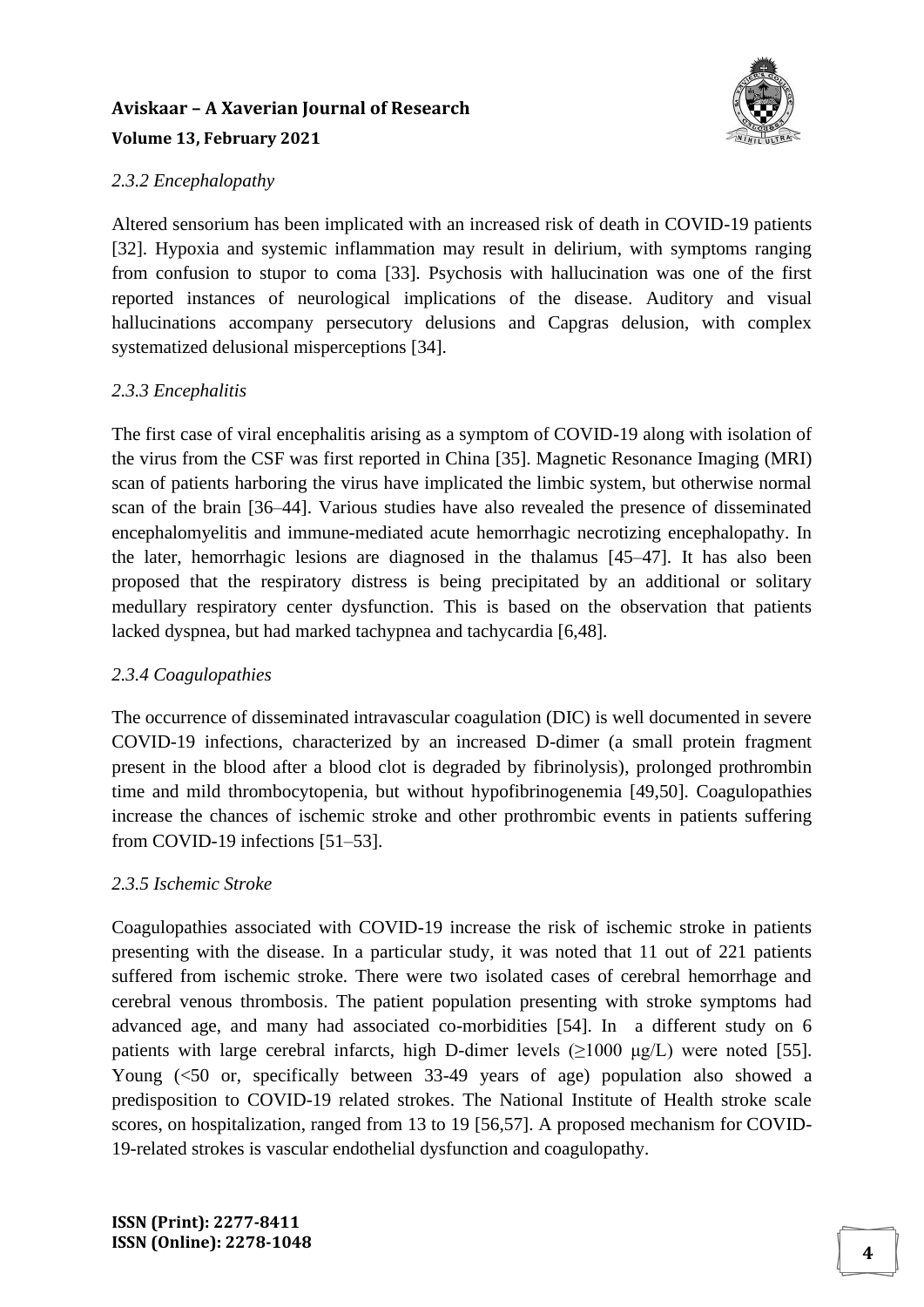

#### *2.4 Indirect Effects of COVID-19 on the Brain*

The down regulation of the ACE2 receptors as a result of the disease hampers blood pressure regulation, increasing the chances of cerebral vascular complications [58].The development of SIRS is a prevalent syndrome linked to viral infections like COVID-19. Also, virusmediated oxidative stress arising from acute inflammation-mediated early release of proinflammatory cytokines may sometimes not be compensated by the antioxidants present in the system. This may increase the systemic oxidative stress, to which the brain is susceptible as it is a metabolizer of oxygen with no antioxidant mechanism [59].It has been established that the brain-lung-brain axis is interconnected, and neurological dysfunction along with injury may be related to acute respiratory distress [60]. It is well known that SARS-CoV-2 is a potent cause for cytokine storm, and resultant apoptosis and cell death arising from a marked inflammatory and immune response [10]. SARS-CoV-2 patients have elevated levels of IL-1β, IFN-γ, IP-10, MCP-1, IL-4 and IL-10 [7,9]. An excited immune system could be the cause of enhanced vascular hyperpermeability, coagulopathies and multiorgan failure, along with neural degeneration [61]. Inflammatory damage to the Blood Brain Barrier (BBB) has been observed to be the reason behind various neurodegenerative and CNS infections. The presence of elevated levels of pro-inflammatory cytokines such as TNF-α and IL-6 is strongly correlated with neuro- inflammatory signaling [62]. Also, imbalances in the redox state pave the way for severe tissue damage and neuronal degeneration [63–65]. Hypoxia caused by the infection of the alveoli, resulting in impaired gas exchanges, increases anaerobic metabolism in the mitochondria of brain cells [66,67]. This may promote vasodilation, accompanied by the swelling of blood cells, interstitial edema, cerebral blood flow obstruction, ischemia and congestion [68].

## **3. IMPACT OF COVID-19 ON PEDIATRIC POPULATION**

#### *3.1 Epidemiology and Transmission*

A preliminary observation and literature survey reveals the fact that neonates and children develop a milder form of COVID-19 [69–78]. The incidence of the disease in different countries are low and variable (China: 2-12.3%, Italy: 1.2%, Korea: 4.8%, USA: 5%) [69,72,79–81]. In India, age-specific COVID-19 incidence increase sharply in both settings between the 5-17 year, and 18-29 year age groups [82]. It appears that even though children between 0-18 years of age are prone to the disease, neonates are the most vulnerable [69,83]. In the age groups, the proportion of severity of the disease dropped with increasing age. Age group <1 years had 10.5% severe case load, 1-5 years age group had 7.3%, 6-10 years had 4.2%, 11-15 years 4.1% and >16 years age group 3% [69]. Presently available literature fortunately points that there is a decreased risk of vertical (maternal-fetal) transmission. The virus has also not been isolated from amniotic fluid, umbilical cord blood and breast milk to date [74,78,84–89]. However, both symptomatic and asymptomatic carriers could transmit the virus [90–95]. The best reported cause behind transmission were infected cases as a part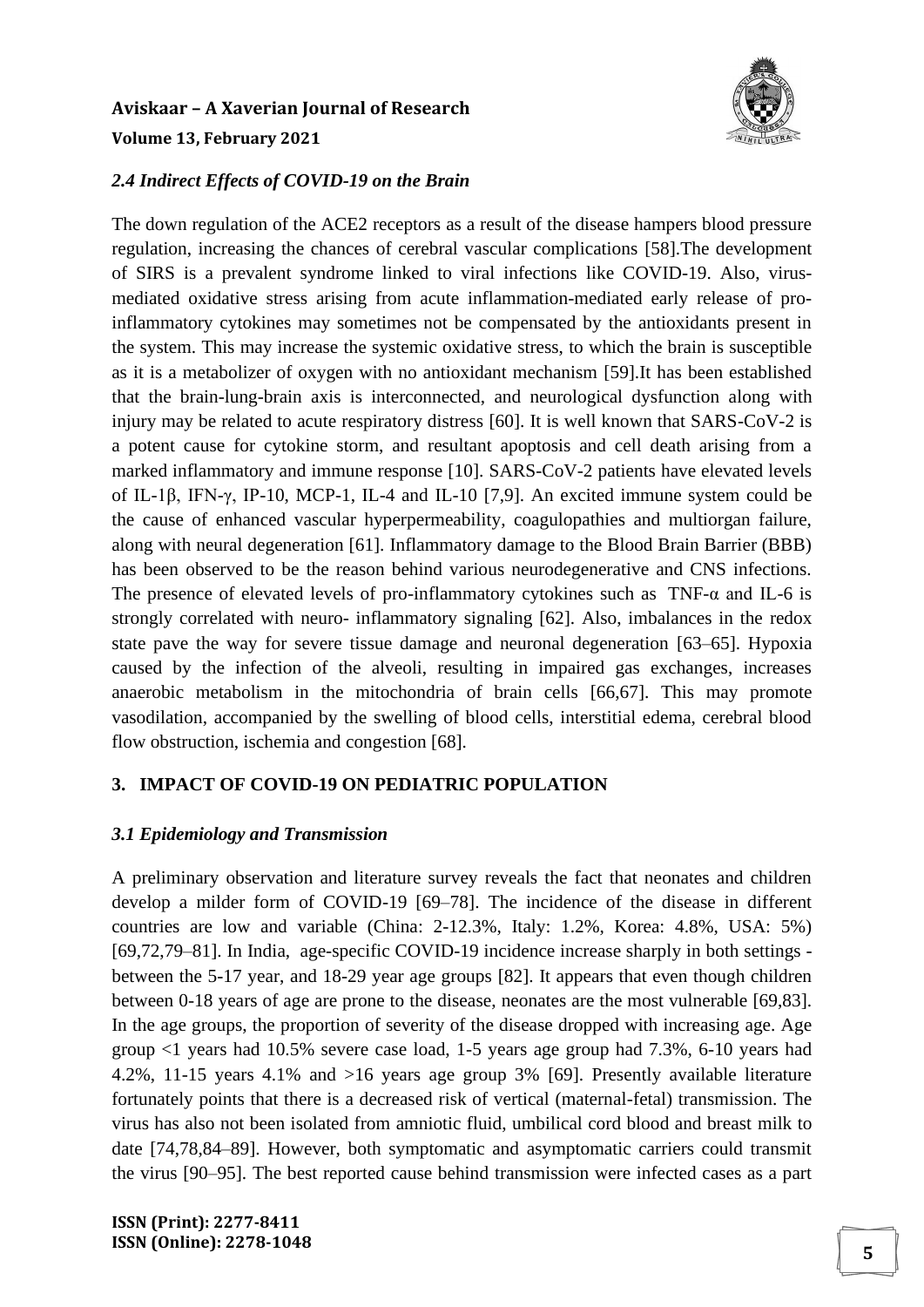

of a family cluster [76,83,96,97]. A proposed reason behind this is early imposition of lockdown conditions on schools in the current pandemic situation, and the absence of high propensity of international travel among children or travel in general [98].

A large-scale analysis of 72314 cases from China also supports this trend. Among the cases, there were 419 (0.9% of all cases) in Children 0-9 years old and 549 (1.2%) in children aged 10-19 years. There was no fatality in 0-9 year age group, while 1 individual died in the age group 10-19 [99].

# *3.2 Increased Rate of RT-PCR False Negative Tests in Children*

Increasing evidence is pouring in from various studies of an innate immune response very strong in pediatric population against SARS-CoV-2 to show that the viral replication is shut down even before it can replicate enough to reach the threshold level for a positive result in a RT-PCR test for COVID-19.

Analysis of antibody raised in 3 children of under 10, whose parents contracted the disease, demonstrated the presence of antibodies specific for SARS-CoV-2. However, even after repeating RT-PCR tests 11 times over 28 days none of the children tested positive despite being in close contact with their parents [100].

The same result was observed even in children who developed the rare, but severe complications of multisystem inflammatory syndrome in response to SARS-CoV-2 infections. The rate of positive RT-PCR tests ranged from 29% to 50% [101–103].

A possible reason behind this may be hidden in the type of antibodies which are raised in children, as compared to adults. A study encompassing 32 adults and 47 children under the age of 18 revealed that antibodies in children were primarily aimed against SARS-CoV-2 spike glycoprotein (S). In adults, along with this antibody, there are antibodies against SARS-CoV-2 nucleocapsid proteins which are essential for viral replication. The presence of such antibodies is indicative of widespread viraemia. Hence, the lack of nucleocapsid-specific antibodies suggest the absence of widespread virus infections in children [104].

# *3.3 Possible Reasons Behind Low Transmission of Infections in Pediatric Population*

Even though no straightforward answer is available yet, but one may survey literature and come to on an evidence-based conclusion of what might be the possible reasons why children in general fair better when infected by the SARS-CoV-2 virus.

One such identifiable cause is the down regulated expression of ACE2 receptors in their noses, thus reducing the probable host cell entry points. In a study statistically analyzing the expression of the said receptor distribution in population, based on age grouping, it was observed that ACE2 gene expression was the lowest (mean log2 counts per million, 2.40;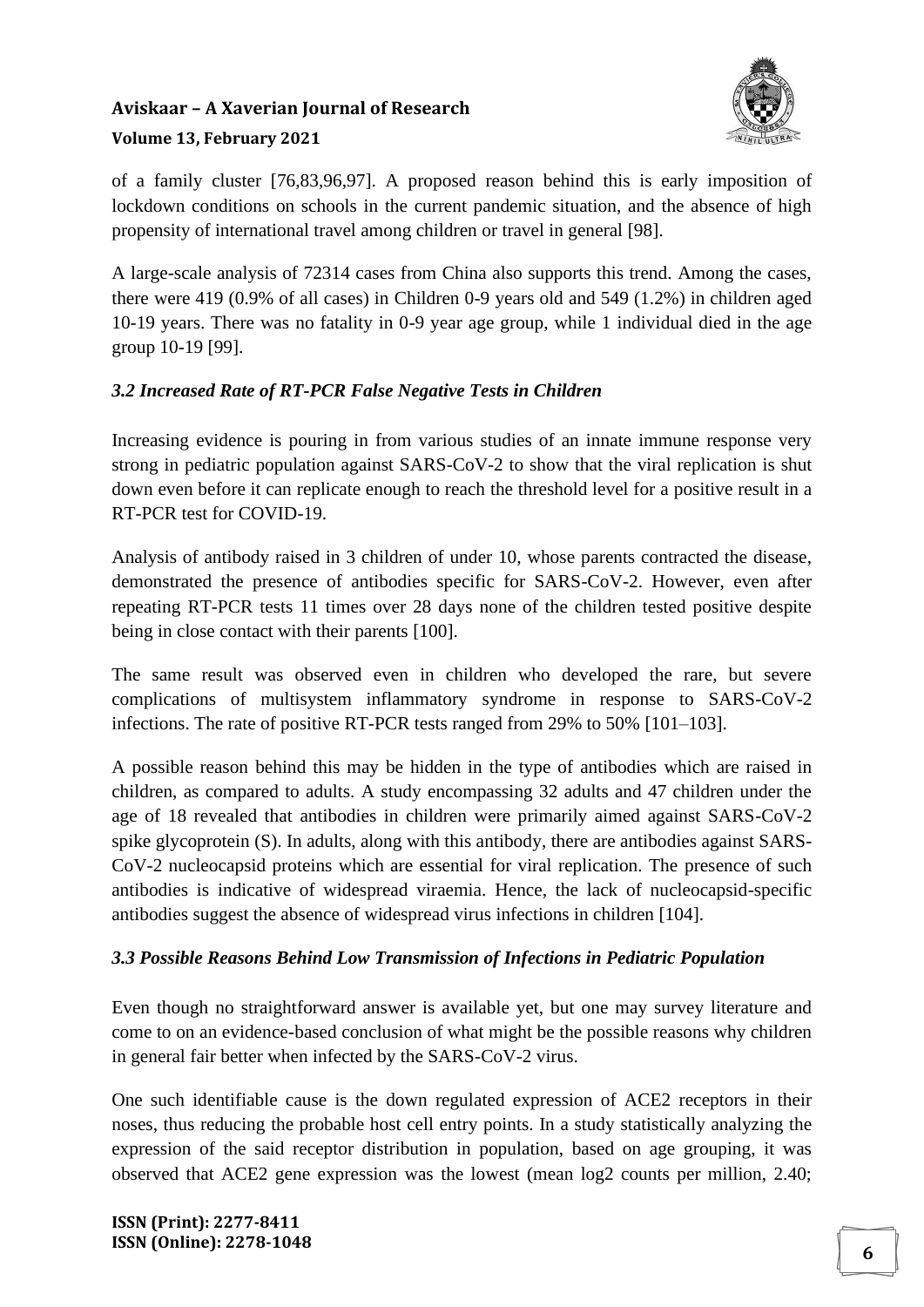

95% CI, 2.07-2.72) in younger children. The study analyzed 305 individuals between ages 4 and 60, of which 45 belonged to this category. The values of expression increased with age, with mean log2 counts per million of 2.77 (95% CI, 2.64-2.90) for older children (n = 185), 3.02 (95% CI, 2.78-3.26) for young adults (n = 46), and 3.09 (95% CI, 2.83-3.35) for adults  $(n = 29)$ . However, in order to establish this as a determined trend, more diverse and population-wide studies are required [105].

An assay for SARS-CoV-2 S-reactive antibodies demonstrated the presence of such antibodies in SARS-CoV-2 uninfected individuals. These were particularly abundant in children and adolescents. These antibodies were primarily targeted against S2 subunit of the Spike protein. The uninfected donor sera carried specific neutralizing activity against SARS-CoV-2 and its pseudo types. The marked absence of IgM and IgA antibodies was suggestive of cross-reactive immunological memory [106].

In a study to examine the presence of such antibodies, 48 young uninfected healthy donors (sampled between 2011 and 2018; aged 1-16 years) were identified. 21 individuals had detectable SARS-CoV-2 S-reactive IgG antibodies. In contrast, out of 43 young adults (aged 17-25), only one individual had it. The presence of SARS-CoV-2 S-reactive IgG antibodies attained a value of 62% between the age of 6 and 16. This correlated well with an increase in the HCoV (Human Coronavirus, non-SERS and MERS types) seroconversion in this age group. The value was significantly higher than in adults (P<0.00001, Fisher's exact test) [106–109].

The presence of antibodies often does not impede pathogenesis. However, an assay of the neutralizing capacity of the majority of sera from SARS-CoV-2 uninfected donors containing flow-cytometry-detectable cross-reactive antibodies did demonstrate neutralization of authentic SARS-CoV-2 infection of Vero-E6 cells [106].

Therefore, prior HCoV infection may be a putative reason for the age distribution of susceptibility to COVID-19, which has so far demonstrated an inability to cause widespread disease in children. However, such antibodies are widespread in adults, which indicate some additional requirement such as random B cell receptor repertoire or focusing on frequency of HCoV infection rather than the time since last infection. The frequency of HCoV infection is biased towards children and adolescents [108–111] .

An aspect which requires further analysis as a factor affecting pathogenesis of SARS-CoV-2 in pediatric population is the nature of T cells involved. It has been suggested that relative naivety of T-cells in pediatric population might make them more efficient in their response to the virus. This topic is severely debated with multiple studies proposing otherwise and has not found footing as a major determinant of pathogenesis in the pediatric population [112,113].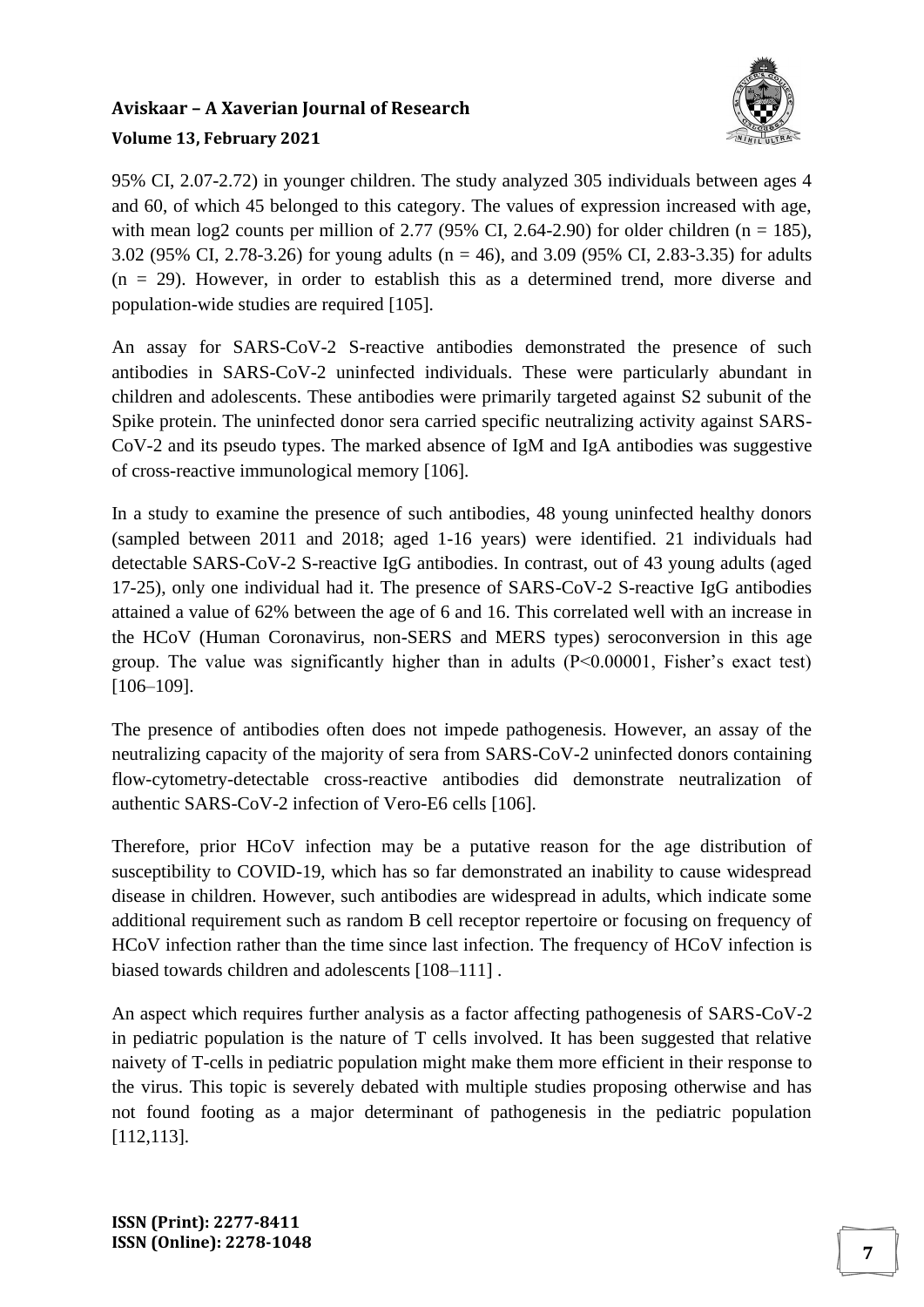

### *3.4 Symptoms*

It has been observed that the median time of incubation of the virus in children is longer than in adults. Clinical manifestations of the disease in children include fever and respiratory symptoms like cough, sore throat, pharyngeal erythema, nasal congestion, tachypnea/dyspnea, and tachycardia [114–116]. Gastrointestinal symptoms are also common, and include abdominal cramps, nausea, vomiting and diarrhea [72,85,90,117,118]. Neurological manifestations are luckily rare [116,118–121]. Analysis of 66 children spanning 12 different studies revealed that the patients maintained normal leucocyte count, but has elevated C-reactive proteins (CRPs) and procalcitonin by 13.6% and 10.6% respectively [122–124]. The prevalence of hyperinflammatory state, with features similar to atypical Kawasaki disease, was also reported [125,126]. New evidences indicate complications leading to Multisystem Inflammatory Syndrome in children (MIS-C), as well as Kawasaki's Disease [127]. Radiological findings are variable in the pediatric population, with several presenting with interstitial pneumonia and CT-Scan showing opacities of high density [72]. Ground glass opacities which are common in adults are fortunately reported lesser in children [72]. Time lapse between hospitalization and the onset of clinical symptomsis found to be 2 days, while recovery time is between 1-2 weeks [90–95].

Data relating to importance of comorbidity as a precipitating factor for increased severity of COVID-19 disease presentation is sparse. However studies do exist, and reveal that there is a high probability of experiencing severe symptoms when COVID-19 is conjugated with comorbidities in children. Obesity has been identified as one of the most important factors in this case. In 42 different studies encompassing 275661 children without co-morbidities and 9353 with co-morbidities, severe COVID-19 was present in 481 (5.1%) children with comorbidities and 579 (0.2%) children without co-morbidities. A relative risk ratio was obtained on the basis of random-effects analysis which was 1.79 (95% CI 1.27 – 2.51;  $I2 =$ 94%). Children with obesity has a relative risk ratio of 2.87 (95% CI 1.16 – 7.07; *I2* = 36%). In this analysis of children presenting with severe COVID-19, 64 children were obese, 58 presented with chronic respiratory disease, 45 had cardiovascular disease, 33 had neurological conditions, 26 had immune disorders, 19 had metabolic diseases and additionally 12 had hematological disorders. These were the primary identified comorbidities, along with 11 cases of cancer [128].

However, good news is that most identified cases in the pediatric population carry mild clinical manifestation. Most cases carry a good prognosis and recover within 1-2 weeks of disease onset [76].

## **4. CONCLUSION**

It is thus quite evident from published literature that the viral disease COVID-19 has profound neurological effects which are independent of disease severity. Multiple symptoms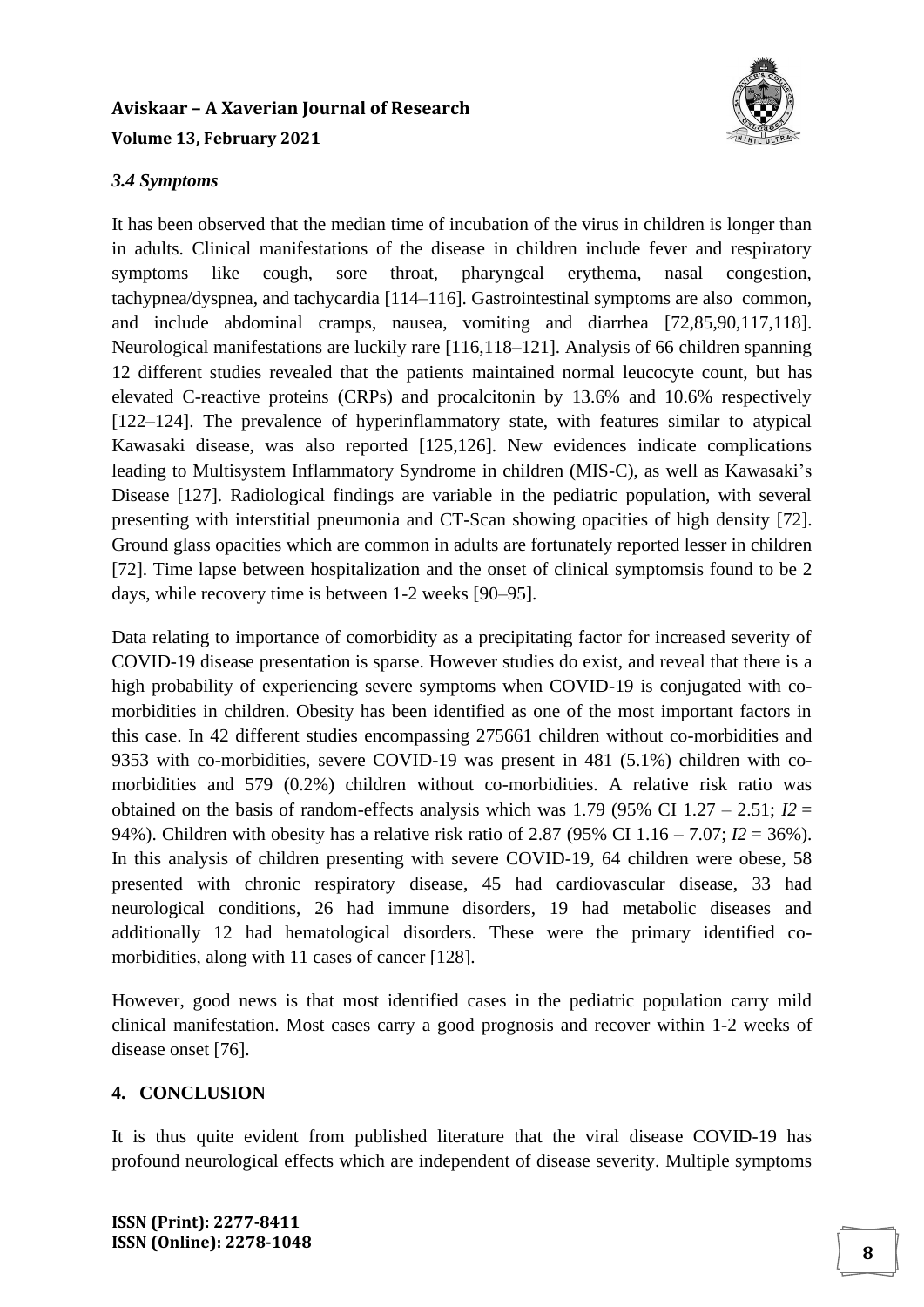

manifest and are hidden from primary analysis. It is only now, when the world is slowly reviving itself, that these symptoms and their long-term effects are becoming more apparent.

These symptoms themselves are not to be taken lightly, and careful analyses have identified unique neurological manifestations of the disease. The apparent direct impact might overshadow the indirect effects of the disease on the brain. However, in a disease well characterized by a cytokine storm, the brain cannot go amiss, and various studies have verified this through analyses of the physical manifestations of the effects on the brain. However, more research and statistical analyses of large populations are required to correctly establish the true scale and impact of the neurological symptoms of this viral disease.

The extent of the disease in the pediatric population was initially assumed to be mild, and that view continues to be supported by varies population-based studies. The reasons behind such a bias are yet to be scientifically analyzed and identified. The logical reasoning of facts and data has already indicated possible explanations of this. Future research prospects lie in the analyses of the importance of the innate immune response in children against SARS-CoV-2. The established fact of the lack of expression of ACE2 receptors on nasal epithelium also needs to be revisited through diverse population-wide studies. It would be only logical to assume the importance of prior HCoV infections in raising cross-reactive antibodies which offer possible immunity against COVID-19. However, the assumption that this is a result of higher frequency of HCoV infections in children needs to be carefully studied to ascertain the exclusive truth. It may be so that some mechanisms that are still hidden from scientific glance might be responsible for the same.

The decreased efficiency of transmission in children due to social distancing, absence of physical interaction in educational institutions and absence of mobility might also have helped in containing transmission among children, and the spread of the disease in the pediatric population. More data and further research is required to ascertain the effect of such precautions that might have helped in dampening the effect of the crisis in the pediatric population.

So, as we head further into the changed world in this new-normal era, it is only advisable to take proper precautions against this disease and the 'invisible' virus, about which we still do not know much.

# **REFERENCES**

- 1. Naming the coronavirus disease (COVID-19) and the virus that causes it, https://www.who.int/emergencies/diseases/novel-coronavirus-2019/technicalguidance/naming-the-coronavirus-disease-(covid-2019)-and-the-virus-that-causes-it.
- 2. N Zhu, D Zhang, W Wang, X Li, B Yang, J Song, X Zhao, B Huang, W Shi, R Lu, P Niu, F Zhan, X Ma, D Wang, W Xu, G Wu, G F Gao, and W Tan N. Engl. J. Med. 382 727 (2020).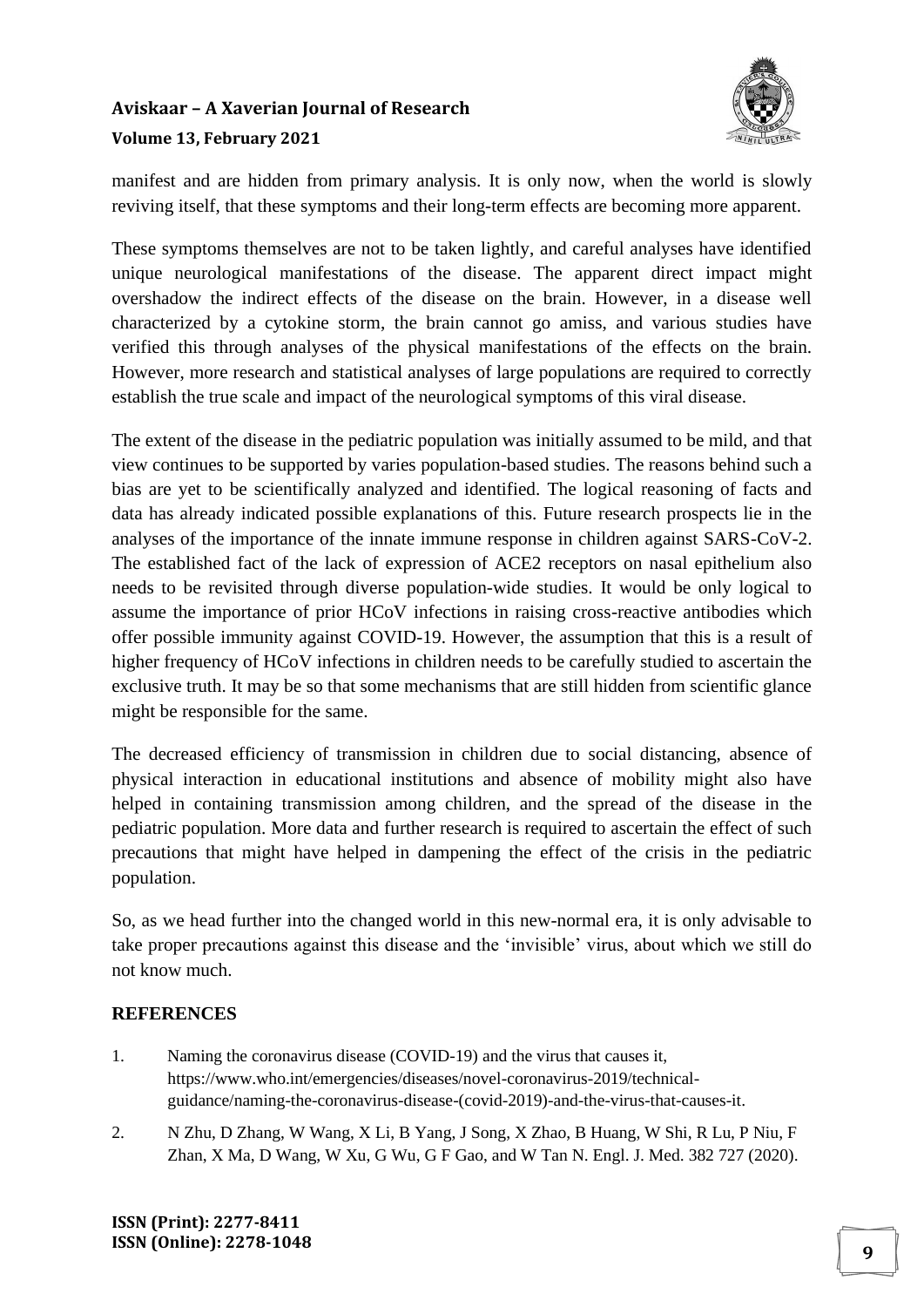

### **Volume 13, February 2021**

- 3. Y Yin and R G Wunderink Respirol. Carlton Vic. 23 130 (2018).
- 4. D S Hui, E I Azhar, T A Madani, F Ntoumi, R Kock, O Dar, G Ippolito, T D Mchugh, Z A Memish, C Drosten, A Zumla, and E Petersen Int. J. Infect. Dis. IJID Off. Publ. Int. Soc. Infect. Dis. 91 264 (2020).
- 5. N Arbour, R Day, J Newcombe, and P J Talbot J. Virol.74 8913 (2000).
- 6. Y Li, W Bai, and T Hashikawa J. Med. Virol. (2020).
- 7. C Huang, Y Wang, X Li, L Ren, J Zhao, Y Hu, L Zhang, G Fan, J Xu, X Gu, Z Cheng, T Yu, J Xia, Y Wei, W Wu, X Xie, W Yin, H Li, M Liu, et al. Lancet Lond. Engl. 395 497 (2020).
- 8. N Chen, M Zhou, X Dong, J Qu, F Gong, Y Han, Y Qiu, J Wang, Y Liu, Y Wei, J Xia, T Yu, X Zhang, and L Zhang Lancet Lond. Engl. 395 507 (2020).
- 9. X Huang, F Wei, L Hu, L Wen, and K Chen Arch. Iran. Med. 23 268 (2020).
- 10. R Channappanavar and S Perlman Semin. Immunopathol. 39 529 (2017).
- 11. D McGonagle, K Sharif, A O'Regan, and C Bridgewood Autoimmun. Rev. 19 102537 (2020).
- 12. F A Saiegh, R Ghosh, A Leibold, M B Avery, R F Schmidt, T Theofanis, N Mouchtouris, L Philipp, S C Peiper, Z-X Wang, F Rincon, S I Tjoumakaris, P Jabbour, R H Rosenwasser, and M R Gooch J. Neurol. Neurosurg. Psychiatry 91 846 (2020).
- 13. T Magrone, M Magrone, and E Jirillo Endocr. Metab. Immune Disord. Drug Targets. 20 807 (2020).
- 14. M Desforges, A Le Coupanec, P Dubeau, A Bourgouin, L Lajoie, M Dubé, and P J Talbot Viruses 12 (2019).
- 15. J Gu, E Gong, B Zhang, J Zheng, Z Gao, Y Zhong, W Zou, J Zhan, S Wang, Z Xie, H Zhuang, B Wu, H Zhong, H Shao, W Fang, D Gao, F Pei, X Li, Z He, et al. J. Exp. Med. 202 415 (2005).
- 16. J Xu, S Zhong, J Liu, L Li, Y Li, X Wu, Z Li, P Deng, J Zhang, N Zhong, Y Ding, and Y Jiang Clin. Infect. Dis. Off. Publ. Infect. Dis. Soc. Am. 41 1089 (2005).
- 17. A Bonavia, N Arbour, V W Yong, and P J Talbot J. Virol. 71 800 (1997).
- 18. M-Y Li, L Li, Y Zhang, and X-S Wang Infect. Dis. Poverty. 9 45 (2020).
- 19. S Natoli, V Oliveira, P Calabresi, L F Maia, and A Pisani Eur. J. Neurol. (2020).
- 20. R Butowt and K Bilinska ACS Chem. Neurosci. (2020).
- 21. P Picone, M A Sabatino, L A Ditta, A Amato, P L San Biagio, F Mulè, D Giacomazza, C Dispenza, and M Di Carlo J. Control. Release Off. J. Control. Release Soc. 270 23 (2018).
- 22. A Paniz‐Mondolfi, C Bryce, Z Grimes, R E Gordon, J Reidy, J Lednicky, E M Sordillo, and M Fowkes J. Med. Virol. 92 699 (2020).
- 23. V G Puelles, M Lütgehetmann, M T Lindenmeyer, J P Sperhake, M N Wong, L Allweiss, S Chilla, A Heinemann, N Wanner, S Liu, F Braun, S Lu, S Pfefferle, A S Schröder, C Edler, O Gross, M Glatzel, D Wichmann, T Wiech, et al. N. Engl. J. Med. 383 590 (2020).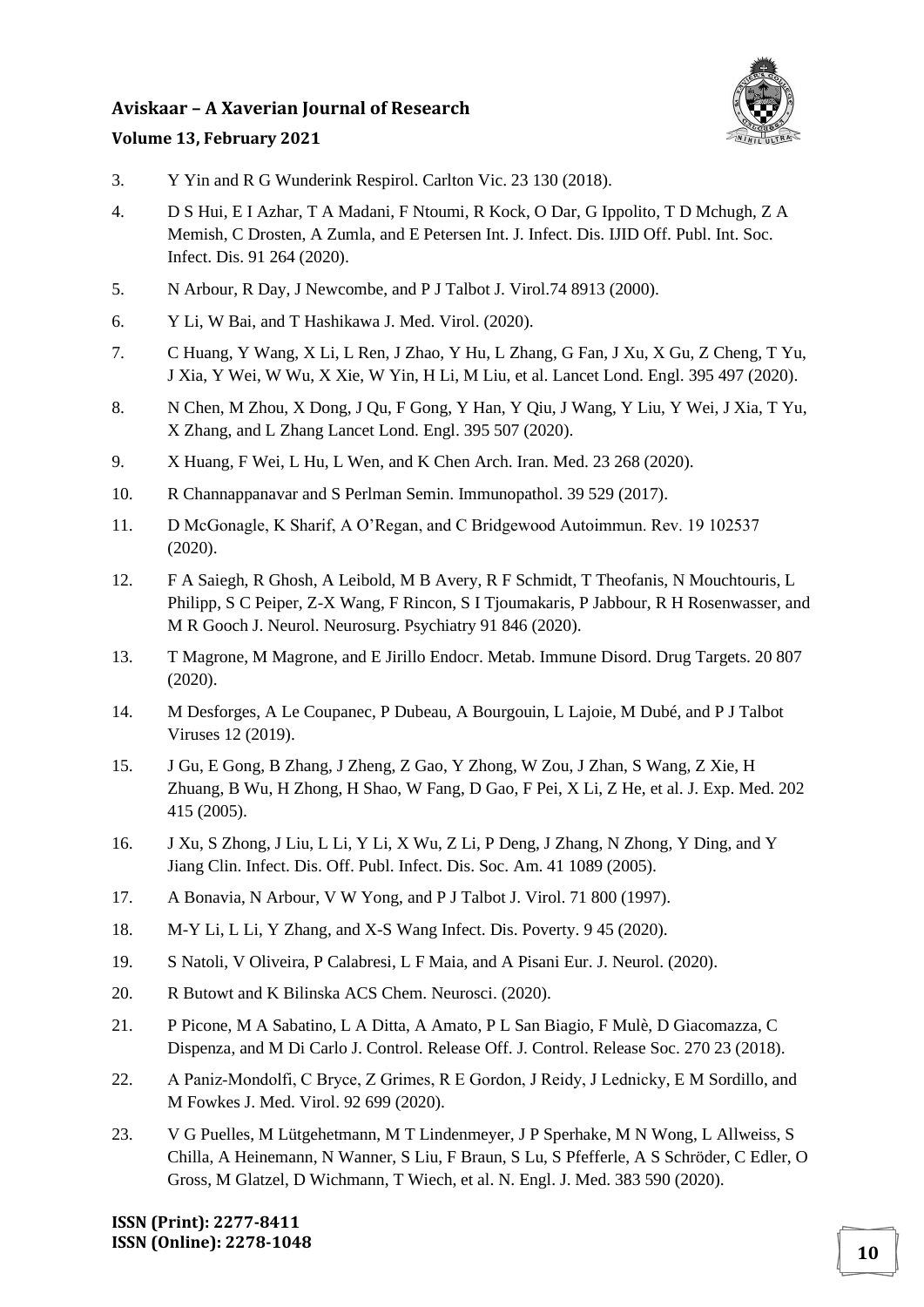

#### **Volume 13, February 2021**

- 24. A M Baig, A Khaleeq, U Ali, and H Syeda ACS Chem. Neurosci. 11 995 (2020).
- 25. D Nuzzo and P Picone Neurosci. Res. 158 1 (2020).
- 26. L Mao, M Wang, S Chen, Q He, J Chang, C Hong, Y Zhou, D Wang, Y Li, H Jin, and B Hu MedRxiv 2020.02.22.20026500 (2020).
- 27. R Belvis Headache J. Head Face Pain 60 1422 (2020).
- 28. J Zhu, P Ji, J Pang, Z Zhong, H Li, C He, J Zhang, and C Zhao J. Med. Virol. (2020).
- 29. L Fu, B Wang, T Yuan, X Chen, Y Ao, T Fitzpatrick, P Li, Y Zhou, Y Lin, Q Duan, G Luo, S Fan, Y Lu, A Feng, Y Zhan, B Liang, W Cai, L Zhang, X Du, et al. J. Infect. 80 656 (2020).
- 30. Y Cao, X Liu, L Xiong, and K Cai J. Med. Virol. 92 1449 (2020).
- 31. A J Rodriguez-Morales, J A Cardona-Ospina, E Gutiérrez-Ocampo, R Villamizar-Peña, Y Holguin-Rivera, J P Escalera-Antezana, L E Alvarado-Arnez, D K Bonilla-Aldana, C Franco-Paredes, A F Henao-Martinez, A Paniz-Mondolfi, G J Lagos-Grisales, E Ramírez-Vallejo, J A Suárez, L I Zambrano, W E Villamil-Gómez, G J Balbin-Ramon, A A Rabaan, H Harapan, et al. Travel Med. Infect. Dis. 34 101623 (2020).
- 32. T Chen, D Wu, H Chen, W Yan, D Yang, G Chen, K Ma, D Xu, H Yu, H Wang, T Wang, W Guo, J Chen, C Ding, X Zhang, J Huang, M Han, S Li, X Luo, et al. BMJ. 368 m1091 (2020).
- 33. Y Kaya, S Kara, C Akinci, and A S Kocaman J. Neurol. Sci.413 116858 (2020).
- 34. R W Paterson, R L Brown, L Benjamin, R Nortley, S Wiethoff, T Bharucha, D L Jayaseelan, G Kumar, R E Raftopoulos, L Zambreanu, V Vivekanandam, A Khoo, R Geraldes, K Chinthapalli, E Boyd, H Tuzlali, G Price, G Christofi, J Morrow, et al. Brain n.d.
- 35. Y Wu, X Xu, L Yang, C Liu, and C Yang Brain. Behav. Immun. 87 55 (2020).
- 36. T Moriguchi, N Harii, J Goto, D Harada, H Sugawara, J Takamino, M Ueno, H Sakata, K Kondo, N Myose, A Nakao, M Takeda, H Haro, O Inoue, K Suzuki-Inoue, K Kubokawa, S Ogihara, T Sasaki, H Kinouchi, et al. Int. J. Infect. Dis. IJID Off. Publ. Int. Soc. Infect. Dis. 94 55 (2020).
- 37. M Ye, Y Ren, and T Lv Brain. Behav. Immun. 88 945 (2020).
- 38. L Duong, P Xu, and A Liu Brain. Behav. Immun. 87 33 (2020).
- 39. R Yin, W Feng, T Wang, G Chen, T Wu, D Chen, T Lv, and D Xiang J. Med. Virol.92 1782 (2020).
- 40. A Filatov, P Sharma, F Hindi, and P S Espinosa Cureus 12 n.d.
- 41. G N McAbee, Y Brosgol, S Pavlakis, R Agha, and M Gaffoor Pediatr. Neurol. 109 94 (2020).
- 42. R Bernard‐Valnet, B Pizzarotti, A Anichini, Y Demars, E Russo, M Schmidhauser, J Cerutti‐ Sola, A O Rossetti, and R D Pasquier Eur. J. Neurol. 27 e43 (2020).
- 43. R Packwood, G Galletta, and J Tennyson Clin. Pract. Cases Emerg. Med. 4 316 (2020).
- 44. Y H Huang, D Jiang, and J T Huang Brain. Behav. Immun. 87 149 (2020).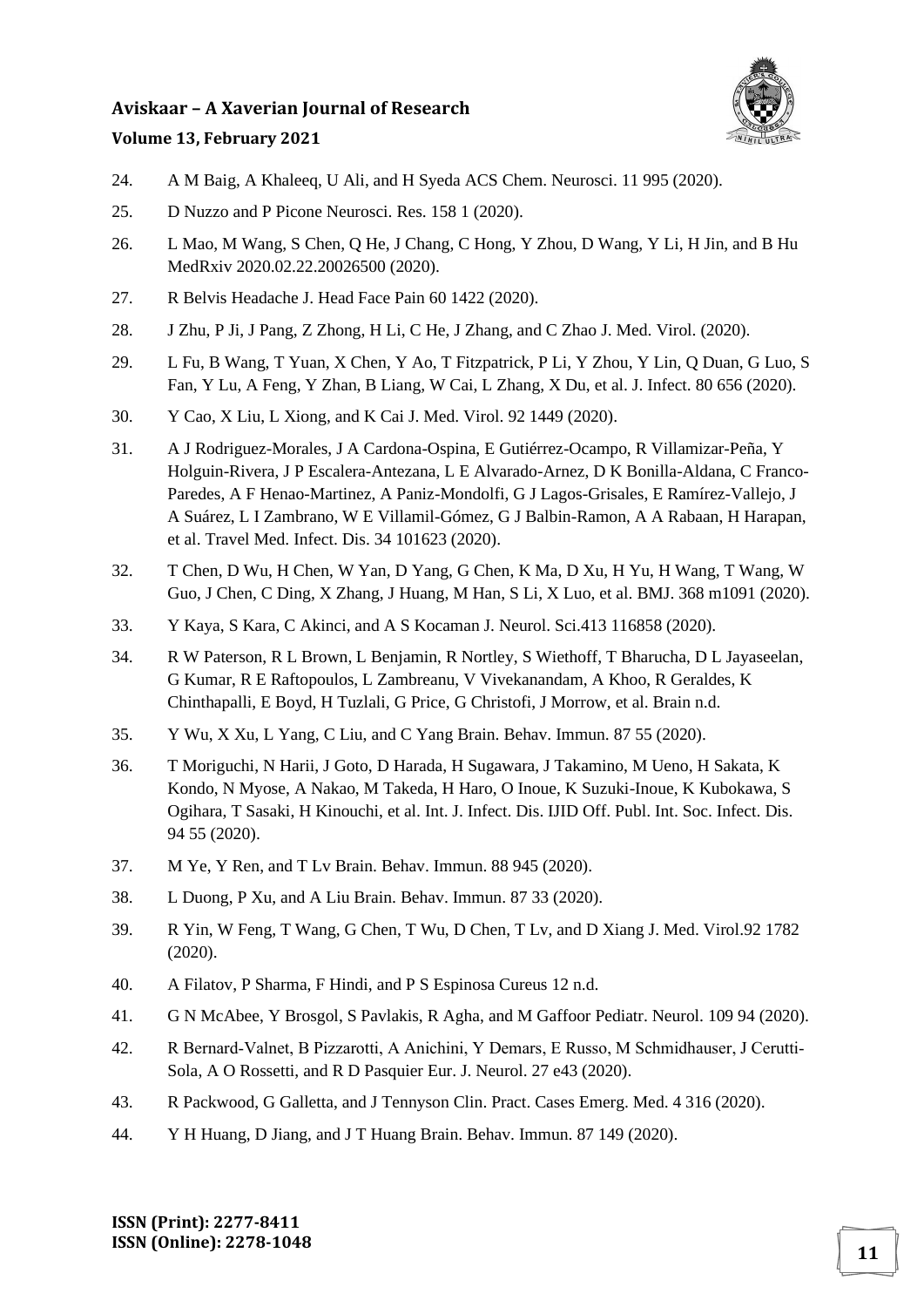

#### **Volume 13, February 2021**

- 45. N Poyiadji, G Shahin, D Noujaim, M Stone, S Patel, and B Griffith Radiology 296 E119 (2020).
- 46. S Jr, G Kw, S De, S Ap, W Dw, B Jh, W Tg, and G Cp Radiology 296 E184 (2020).
- 47. T Zhang, M B Rodricks, and E Hirsh COVID-19-Associated Acute Disseminated Encephalomyelitis: A Case Report (Neurology) (2020).
- 48. B B Recasens, J M Martinez‐Llorens, J J Rodriguez‐Sevilla, and M A Rubio Eur. J. Neurol. 27 e40 (2020).
- 49. S R Mucha, S Dugar, K McCrae, D E Joseph, J Bartholomew, G Sacha, and M Militello Cleve. Clin. J. Med. (2020).
- 50. D Lillicrap J. Thromb. Haemost. 18 786 (2020).
- 51. A Kollias, K G Kyriakoulis, E Dimakakos, G Poulakou, G S Stergiou, and K Syrigos Br. J. Haematol. 189 846 (2020).
- 52. B Bikdeli, M V Madhavan, D Jimenez, T Chuich, I Dreyfus, E Driggin, C D Nigoghossian, W Ageno, M Madjid, Y Guo, L V Tang, Y Hu, J Giri, M Cushman, I Quéré, E P Dimakakos, C M Gibson, G Lippi, E J Favaloro, et al. J. Am. Coll. Cardiol.75 2950 (2020).
- 53. D C Hess, W Eldahshan, and E Rutkowski Transl. Stroke Res. 11 322 (2020).
- 54. Y Li, M Li, M Wang, Y Zhou, J Chang, Y Xian, D Wang, L Mao, H Jin, and B Hu Stroke Vasc. Neurol. (2020).
- 55. R Beyrouti, M E Adams, L Benjamin, H Cohen, S F Farmer, Y Y Goh, F Humphries, H R Jäger, N A Losseff, R J Perry, S Shah, R J Simister, D Turner, A Chandratheva, and D J Werring J. Neurol. Neurosurg. Psychiatry. 91 889 (2020).
- 56. T J Oxley, J Mocco, S Majidi, C P Kellner, H Shoirah, I P Singh, R A De Leacy, T Shigematsu, T R Ladner, K A Yaeger, M Skliut, J Weinberger, N S Dangayach, J B Bederson, S Tuhrim, and J T Fifi N. Engl. J. Med. 382 e60 (2020).
- 57. NIH Stroke Scale/Score (NIHSS), https://www.mdcalc.com/nih-stroke-scale-score-nihss.
- 58. R K Garg Neurol. India. 68 560 (2020).
- 59. S K Biswas Oxid. Med. Cell. Longev. 2016 (2016).
- 60. R D Stevens and L Puybasset Intensive Care Med. 37 1054 (2011).
- 61. M Z Tay, C M Poh, L Rénia, P A MacAry, and L F P Ng Nat. Rev. Immunol. 1 (2020).
- 62. K D Rochfort and P M Cummins Biochem. Soc. Trans. 43 702 (2015).
- 63. E E Martínez Leo and M R Segura Campos J. Nutr. Health Aging. 23 694 (2019).
- 64. D Nuzzo, P Picone, L Caruana, S Vasto, A Barera, C Caruso, and M Di Carlo Inflammation. 37 639 (2014).
- 65. E Cevenini, C Caruso, G Candore, M Capri, D Nuzzo, G Duro, C Rizzo, G Colonna-Romano, D Lio, D Di Carlo, M G Palmas, M Scurti, E Pini, C Franceschi, and S Vasto Curr. Pharm. Des.16 609 (2010).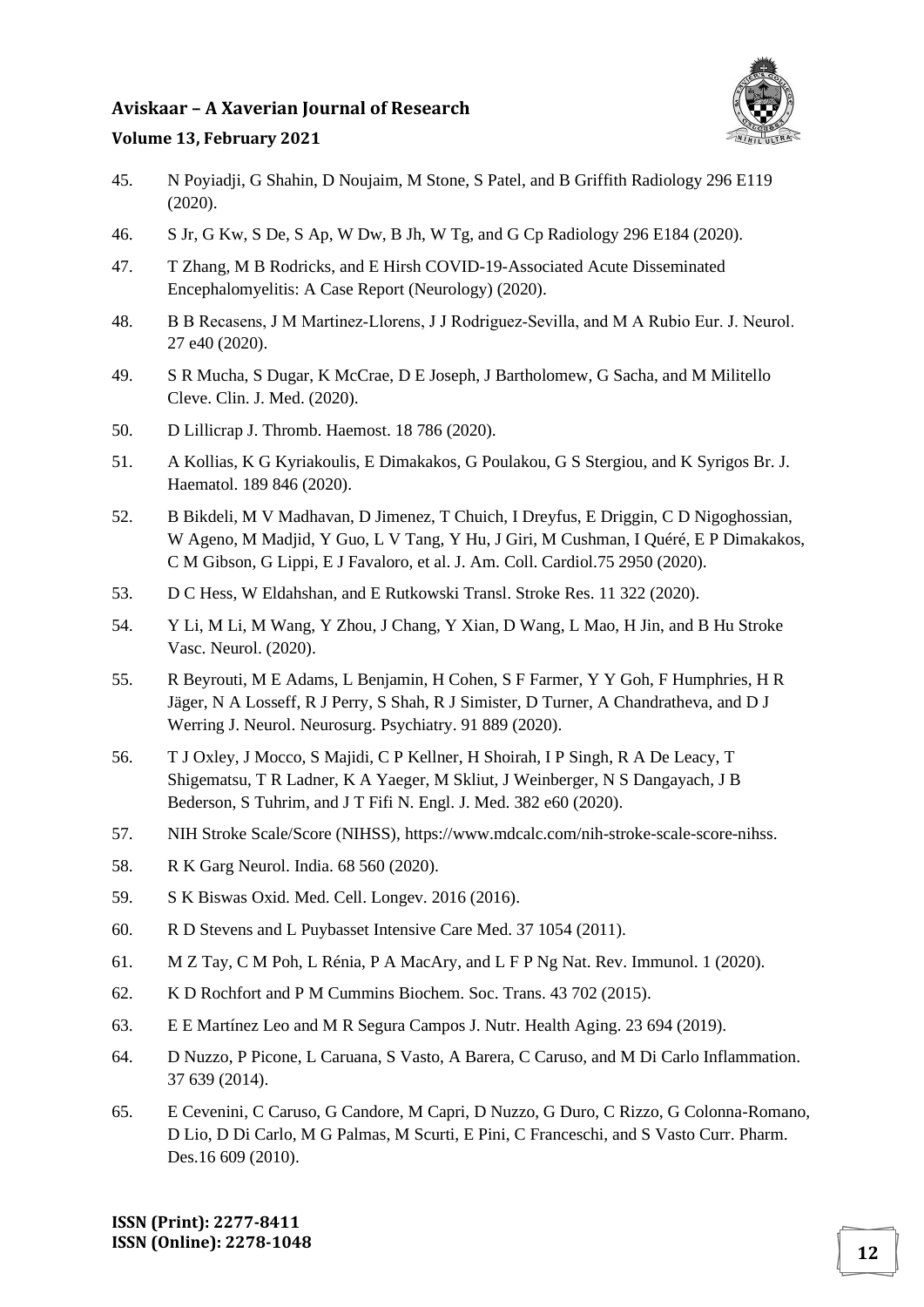

#### **Volume 13, February 2021**

- 66. M Di Carlo, D Giacomazza, P Picone, D Nuzzo, and P L San Biagio Free Radic. Res. 46 1327 (2012).
- 67. L Abdennour, C Zeghal, M Dème, and L Puybasset Ann. Fr. Anesth. Reanim. 31 e101 (2012).
- 68. Y-R Guo, Q-D Cao, Z-S Hong, Y-Y Tan, S-D Chen, H-J Jin, K-S Tan, D-Y Wang, and Y Yan Mil. Med. Res.7 11 (2020).
- 69. Y Dong, X Mo, Y Hu, X Qi, F Jiang, Z Jiang, and S Tong Pediatrics. 145 (2020).
- 70. M-J Jeng J. Chin. Med. Assoc. JCMA. 83 527 (2020).
- 71. COVID-19 Map Johns Hopkins Coronavirus Resource Center, https://coronavirus.jhu.edu/map.html.
- 72. X Lu, L Zhang, H Du, J Zhang, Y Y Li, J Qu, W Zhang, Y Wang, S Bao, Y Li, C Wu, H Liu, D Liu, J Shao, X Peng, Y Yang, Z Liu, Y Xiang, F Zhang, et al. N. Engl. J. Med. 382 1663 (2020).
- 73. W Liu, Q Zhang, J Chen, R Xiang, H Song, S Shu, L Chen, L Liang, J Zhou, L You, P Wu, B Zhang, Y Lu, L Xia, L Huang, Y Yang, F Liu, M G Semple, B J Cowling, et al. N. Engl. J. Med. 382 1370 (2020).
- 74. C Jiehao, X Jin, L Daojiong, Y Zhi, X Lei, Q Zhenghai, Z Yuehua, Z Hua, J Ran, L Pengcheng, W Xiangshi, G Yanling, X Aimei, T He, C Hailing, W Chuning, L Jingjing, W Jianshe, and Z Mei Clin. Infect. Dis. Off. Publ. Infect. Dis. Soc. Am. 71 1547 (2020).
- 75. D Sun, H Li, X-X Lu, H Xiao, J Ren, F-R Zhang, and Z-S Liu World J. Pediatr. WJP. 16 251 (2020).
- 76. K Shen, Y Yang, T Wang, D Zhao, Y Jiang, R Jin, Y Zheng, B Xu, Z Xie, L Lin, Y Shang, X Lu, S Shu, Y Bai, J Deng, M Lu, L Ye, X Wang, Y Wang, et al. World J. Pediatr. WJP. 16 223 (2020).
- 77. H Stower Nat. Med.26 465 (2020).
- 78. P Yang, X Wang, P Liu, C Wei, B He, J Zheng, and D Zhao J. Clin. Virol. Off. Publ. Pan Am. Soc. Clin. Virol. 127 104356 (2020).
- 79. E Livingston and K Bucher JAMA. 323 1335 (2020).
- 80. CDCMMWR MMWR Morb. Mortal. Wkly. Rep. 69 (2020).
- 81. J. Korean Med. Sci. 35 (2020).
- 82. R Laxminarayan, B Wahl, S R Dudala, K Gopal, C Mohan, S Neelima, K S J Reddy, J Radhakrishnan, and J A Lewnard Science (2020).
- 83. W Xia, J Shao, Y Guo, X Peng, Z Li, and D Hu Pediatr. Pulmonol. 55 1169 (2020).
- 84. H Zhu, L Wang, C Fang, S Peng, L Zhang, G Chang, S Xia, and W Zhou Transl. Pediatr. 9 51 (2020).
- 85. H Chen, J Guo, C Wang, F Luo, X Yu, W Zhang, J Li, D Zhao, D Xu, Q Gong, J Liao, H Yang, W Hou, and Y Zhang The Lancet 395 809 (2020).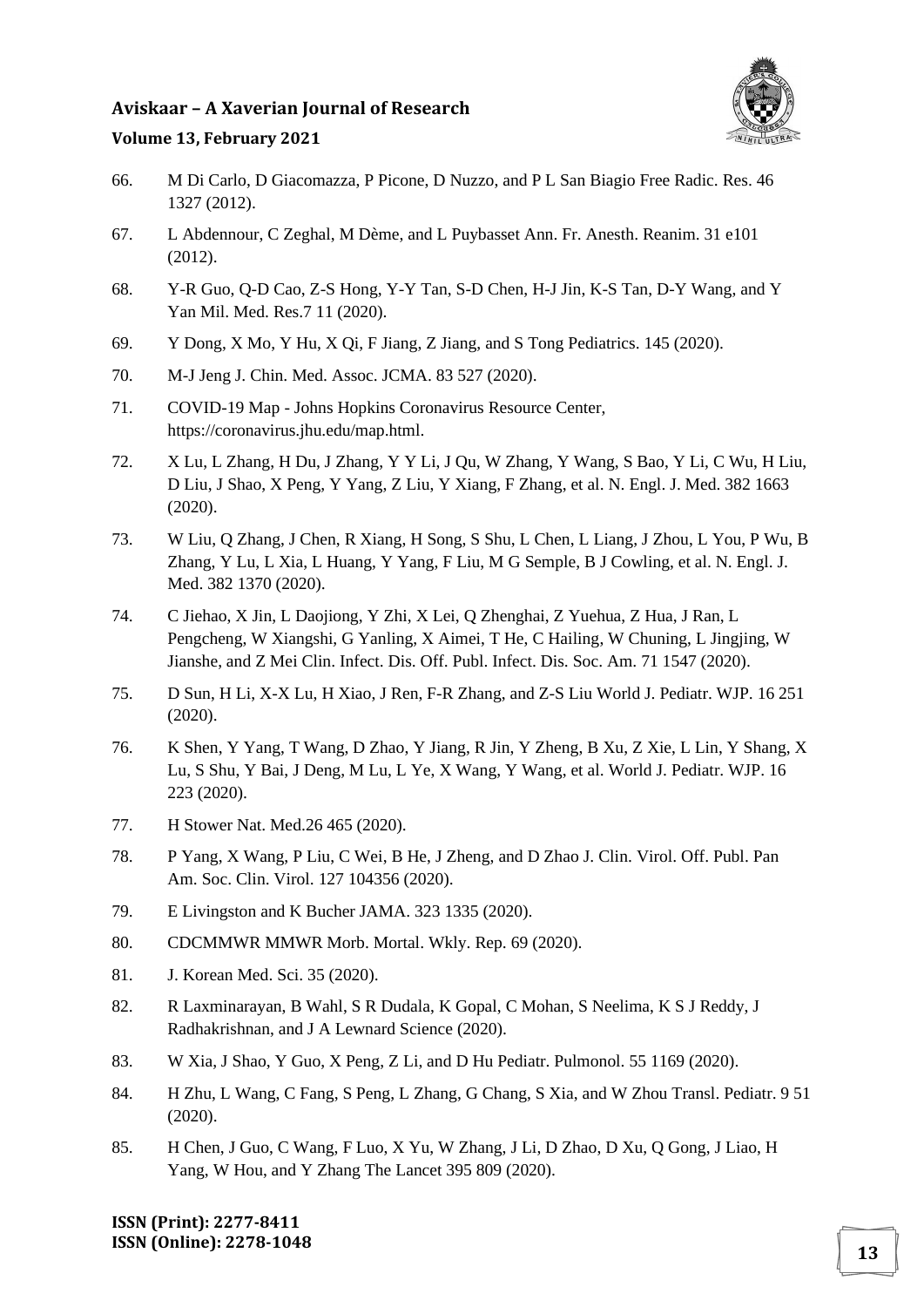

# **Volume 13, February 2021**

- 86. D A Schwartz Arch. Pathol. Lab. Med. (2020).
- 87. H Hong, Y Wang, H-T Chung, and C-J Chen Pediatr. Neonatol. 61 131 (2020).
- 88. Y Li, R Zhao, S Zheng, X Chen, J Wang, X Sheng, J Zhou, H Cai, Q Fang, F Yu, J Fan, K Xu, Y Chen, and J Sheng Emerg. Infect. Dis. 26 1335 (2020).
- 89. H Zeng, C Xu, J Fan, Y Tang, Q Deng, W Zhang, and X Long JAMA. 323 1848 (2020).
- 90. X F Wang, J Yuan, Y J Zheng, J Chen, Y M Bao, Y R Wang, L F Wang, H Li, J X Zeng, Y H Zhang, Y X Liu, and L Liu Zhonghua Er Ke Za Zhi Chin. J. Pediatr. 58 E008 (2020).
- 91. J F Ludvigsson Acta Paediatr. Oslo Nor. 1992. 109 1088 (2020).
- 92. Q Cao, Y-C Chen, C-L Chen, and C-H Chiu J. Formos. Med. Assoc. 119 670 (2020).
- 93. K-Q Kam, C F Yung, L Cui, R Tzer Pin Lin, T M Mak, M Maiwald, J Li, C Y Chong, K Nadua, N W H Tan, and K C Thoon Clin. Infect. Dis. Off. Publ. Infect. Dis. Soc. Am. 71 847 (2020).
- 94. C-C Lai, Y H Liu, C-Y Wang, Y-H Wang, S-C Hsueh, M-Y Yen, W-C Ko, and P-R Hsueh J. Microbiol. Immunol. Infect. Wei Mian Yu Gan Ran Za Zhi. 53 404 (2020).
- 95. X He, E H Y Lau, P Wu, X Deng, J Wang, X Hao, Y C Lau, J Y Wong, Y Guan, X Tan, X Mo, Y Chen, B Liao, W Chen, F Hu, Q Zhang, M Zhong, Y Wu, L Zhao, et al. Nat. Med. 26 672 (2020).
- 96. C Chen, M Cao, L Peng, X Guo, F Yang, W Wu, L Chen, Y Yang, Y Liu, and F Wang Coronavirus Disease-19 Among Children Outside Wuhan, China (Rochester, NY : Social Science Research Network) (2020).
- 97. M Wei, J Yuan, Y Liu, T Fu, X Yu, and Z-J Zhang JAMA. 323 1313 (2020).
- 98. P-I Lee, Y-L Hu, P-Y Chen, Y-C Huang, and P-R Hsueh J. Microbiol. Immunol. Infect. Wei Mian Yu Gan Ran Za Zhi. 53 371 (2020).
- 99. Z Wu and J M McGoogan. JAMA. 323 1239 (2020).
- 100. S Tosif, M R Neeland, P Sutton, P V Licciardi, S Sarkar, K J Selva, L A H Do, C Donato, Z Quan Toh, R Higgins, C Van de Sandt, M M Lemke, C Y Lee, S K Shoffner, K L Flanagan, K B Arnold, F L Mordant, K Mulholland, J Bines, et al. Nat. Commun.11 5703 (2020).
- 101. E M Dufort, E H Koumans, E J Chow, E M Rosenthal, A Muse, J Rowlands, M A Barranco, A M Maxted, E S Rosenberg, D Easton, T Udo, J Kumar, W Pulver, L Smith, B Hutton, D Blog, and H Zucker N. Engl. J. Med. (2020).
- 102 L R Feldstein, E B Rose, S M Horwitz, J P Collins, M M Newhams, M B F Son, J W Newburger, L C Kleinman, S M Heidemann, A A Martin, A R Singh, S Li, K M Tarquinio, P Jaggi, M E Oster, S P Zackai, J Gillen, A J Ratner, R F Walsh, et al. N. Engl. J. Med. (2020).
- 103 E Whittaker, A Bamford, J Kenny, M Kaforou, C E Jones, P Shah, P Ramnarayan, A Fraisse, O Miller, P Davies, F Kucera, J Brierley, M McDougall, M Carter, A Tremoulet, C Shimizu, J Herberg, J C Burns, H Lyall, et al. JAMA. 324 259 (2020).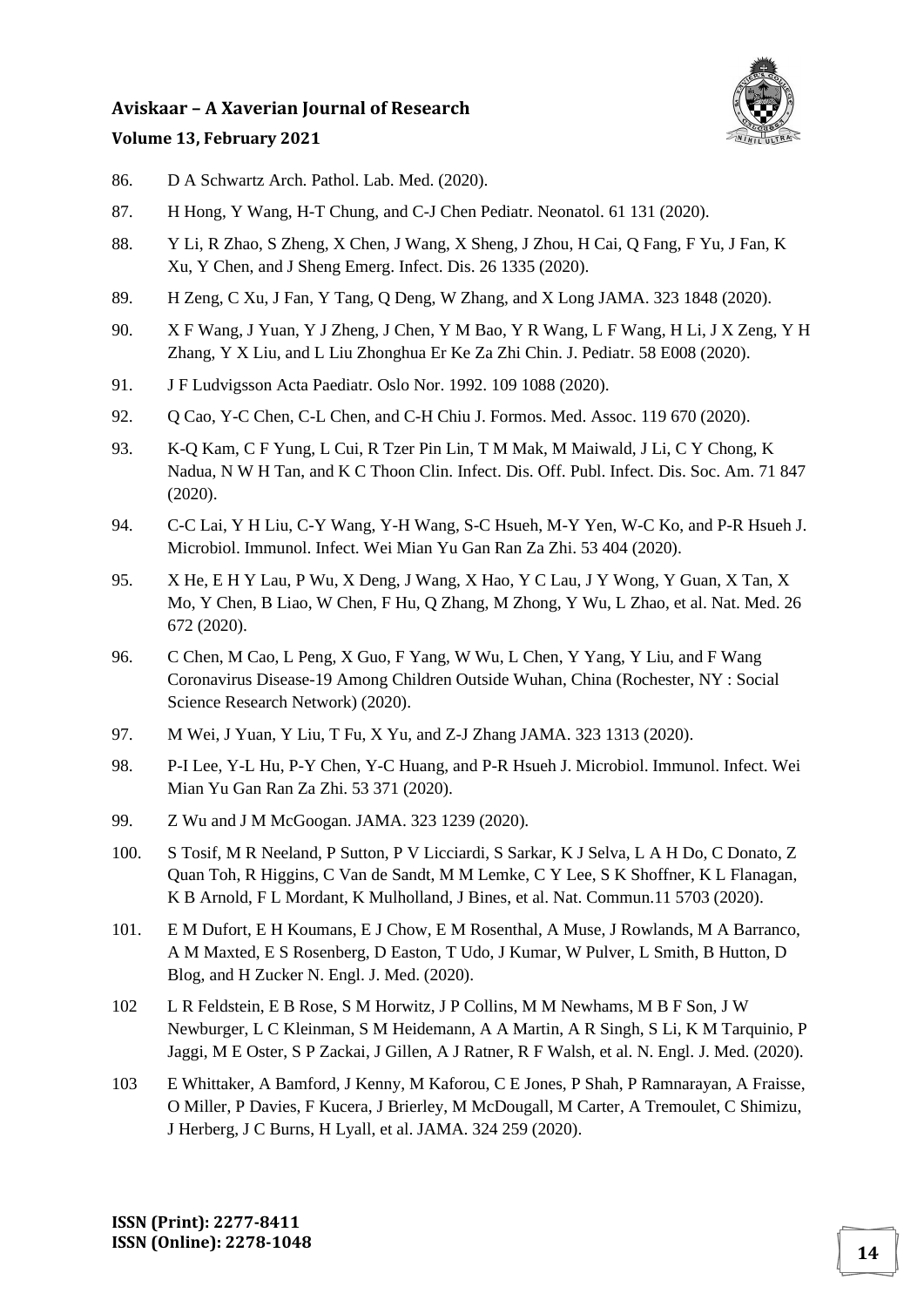

#### **Volume 13, February 2021**

- 104 S P Weisberg, T J Connors, Y Zhu, M R Baldwin, W-H Lin, S Wontakal, P A Szabo, S B Wells, P Dogra, J Gray, E Idzikowski, D Stelitano, F T Bovier, J Davis-Porada, R Matsumoto, M M L Poon, M Chait, C Mathieu, B Horvat, et al. Nat. Immunol. 1 (2020).
- 105 S Bunyavanich, A Do, and A Vicencio JAMA. 323 2427 (2020).
- 106 K W Ng, N Faulkner, G H Cornish, A Rosa, R Harvey, S Hussain, R Ulferts, C Earl, A G Wrobel, D J Benton, C Roustan, W Bolland, R Thompson, A Agua-Doce, P Hobson, J Heaney, H Rickman, S Paraskevopoulou, C F Houlihan, et al. Science 370 1339 (2020).
- 107 E G Severance, I Bossis, F B Dickerson, C R Stallings, A E Origoni, A Sullens, R H Yolken, and R P Viscidi Clin. Vaccine Immunol. CVI 15 1805 (2008).
- 108 R Dijkman, M F Jebbink, N B E Idrissi, K Pyrc, M A Müller, T W Kuijpers, H L Zaaijer, and L van der Hoek J. Clin. Microbiol. 46 2368 (2008).
- 109 N Friedman, H Alter, M Hindiyeh, E Mendelson, Y Shemer Avni, and M Mandelboim Viruses 10 515 (2018).
- 110 A T Huang, B Garcia-Carreras, M D T Hitchings, B Yang, L C Katzelnick, S M Rattigan, B A Borgert, C A Moreno, B D Solomon, L Trimmer-Smith, V Etienne, I Rodriguez-Barraquer, J Lessler, H Salje, D S Burke, A Wesolowski, and D A T Cummings Nat. Commun.11 4704 (2020).
- 111 A S Monto, P M DeJonge, A P Callear, L A Bazzi, S B Capriola, R E Malosh, E T Martin, and J G Petrie J. Infect. Dis. 222 9 (2020).
- 112 How kids' immune systems can evade COVID, https://www.nature.com/articles/d41586-020- 03496-7.
- 113 C A Pierce, P Preston-Hurlburt, Y Dai, C B Aschner, N Cheshenko, B Galen, S J Garforth, N G Herrera, R K Jangra, N C Morano, E Orner, S Sy, K Chandran, J Dziura, S C Almo, A Ring, M J Keller, K C Herold, and B C Herold Sci. Transl. Med. 12 (2020).
- 114 A Tagarro, C Epalza, M Santos, F J Sanz-Santaeufemia, E Otheo, C Moraleda, and C Calvo JAMA Pediatr. (2020)
- 115 E B Pathak, J L Salemi, N Sobers, J Menard, and I R Hambleton J. Public Health Manag. Pract. JPHMP. 26 325 (2020).
- 116 N Parri, M Lenge, and D Buonsenso N. Engl. J. Med. 383 187 (2020).
- 117 F Zheng, C Liao, Q-H Fan, H-B Chen, X-G Zhao, Z-G Xie, X-L Li, C-X Chen, X-X Lu, Z-S Liu, W Lu, C-B Chen, R Jiao, A-M Zhang, J-T Wang, X-W Ding, Y-G Zeng, L-P Cheng, Q-F Huang, et al. Curr. Med. Sci. 40 275 (2020).
- 118 R Dugue, K C Cay-Martínez, K T Thakur, J A Garcia, L V Chauhan, S H Williams, T Briese, K Jain, M Foca, D K McBrian, J M Bain, W I Lipkin, and N Mishra Neurology. 94 1100 (2020).
- 119 L Wang, Y Shi, T Xiao, J Fu, X Feng, D Mu, Q Feng, M Hei, X Hu, Z Li, G Lu, Z Tang, Y Wang, C Wang, S Xia, J Xu, Y Yang, J Yang, M Zeng, et al. Ann. Transl. Med. 8 (2020).
- 120 Q Lu and Y Shi J. Med. Virol. 92 564 (2020).